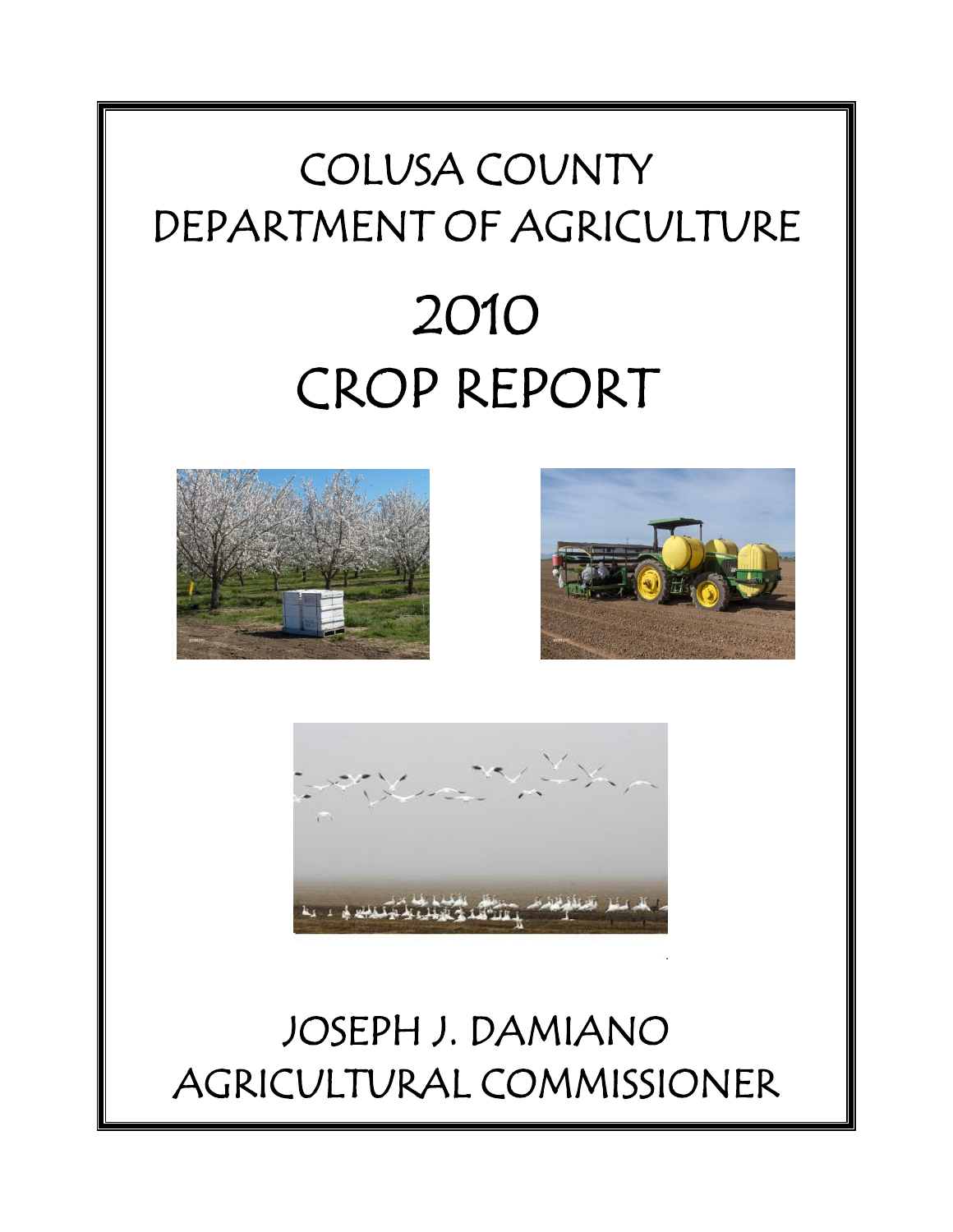#### COLUSA COUNTY DEPARTMENT OF AGRICULTURE **JOSEPH J. DAMIANO** AGRICULTURAL COMMISSIONER/SEALER OF WEIGHTS AND MEASURES 100 SUNRISE BLVD., SUITE F COLUSA, CA 95932 530-458-0580

TO: Karen Ross, Secretary California Department of Food and Agriculture And the Honorable Board of Supervisors, Colusa County

In accordance with the provisions of Section 2279 and 2272 of the California Food and Agricultural Code, I am pleased to submit the 2010 Colusa County Crop Report.

The gross value of Colusa County's agricultural production for the year of 2010 was \$640,802,000.This represents an increase of over 6% in comparison to the year of 2009 when the gross value of agricultural production was \$598,805,000. 2010 is the second highest year on record.

The county's largest crop, rice, was valued at \$270,362,000 for 2010. The 2009 value for rice was \$243,459,000. This increase in value was due to an increase in unit price from \$355 in 2009 to \$418 per ton in 2010. Almonds, second in county ranking, also had a slight increase with a 2010 value of \$144,154,000, as compared to 128,699,000 in 2009. This was the result of an increase in almond meat pricing. Processing tomatoes remained third in ranking but with a large decrease in value due to a decrease in planted acres as well as unit pricing. Processing tomatoes were valued at \$35,380,000 in 2010 as compared to \$72,694,000 in 2009. Walnuts continue to increase in value as planted acreage, yield and price continue to increase. Seed crop production continues to increase for the third year in a row. The total value of the seed crop in 2010 was \$71,854,000 as compared to a total value of \$53,169,000 in 2009. The value of livestock production increased 56% to a total value of \$12,591,000 in 2010 as compared to \$7,916,000 in 2009.

The value and diversity of crops grown in Colusa County continues to grow. Colusa County growers export over 30 varieties of vegetable and flower seeds as well as rice, wild rice, plums, prunes and beans to over 70 countries around the world.

I must stress that the crop report figures show gross values only, and do not reflect a net return to the producer.

I wish to express my sincere appreciation to everyone who contributed to this report. I also express appreciation to all of my staff, especially Jon Richter, Assistant Agricultural Commissioner and Lee Ann Price, Account Clerk, who compiled this report. I would also like to recognize Harry Krug for his 22 years of service to Colusa County as Agricultural Commissioner. Harry retired in December of 2010.

Respectfully submitted,

Joseph J. Damiano Agricultural Commissioner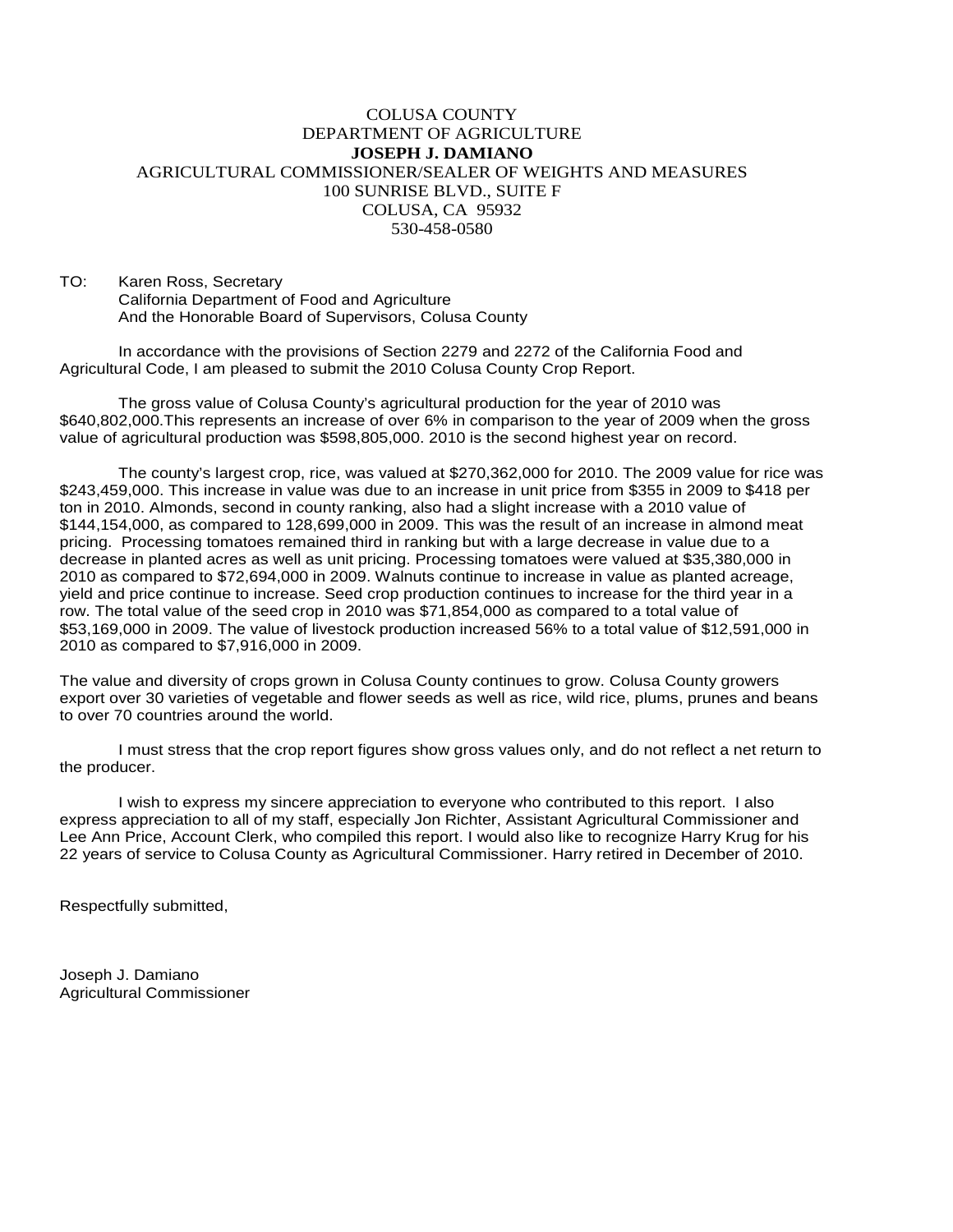## COLUSA COUNTY DEPARTMENT OF AGRICULTURE ANNUAL CROP REPORT 2010

### 2010 COUNTY BOARD OF SUPERVISORS

Kim Dolbow Vann, District 1, Chairperson

Mark D. Marshall, District 3 Thomas A. Indrieri, District 2 Denise J. Carter, District 5 Gary Evans, District 4

#### OFFICE PERSONNEL

Jon Richter Renee McCormick Carla Hendy Harry A. Krug Thomas Moss R. Scott Kittle Joseph Damiano Lee Ann Price Dawn Brown Jack de Wit Mary Anne Azevedo

Agricultural Biologist and Standards Officer III Agricultural Biologist and Standards Officer III Agricultural Biologist and Standards Officer III Office Assistant David Brown **Agricultural Biologist and Standards Officer III** Agricultural Commissioner Agricultural Biologist and Standards Officer III Retired Agricultural Commissioner Assistant Agricultural Commissioner Fiscal Administrative Officer Administrative Secretary II Account Clerk III

### APIARY **PRODUCTION AND VALUE 2010 - 2009**

|                           |             |                   |             |          | <b>VALUE</b> |
|---------------------------|-------------|-------------------|-------------|----------|--------------|
|                           | <b>YEAR</b> | <b>PRODUCTION</b> | <b>UNIT</b> | PER UNIT | <b>TOTAL</b> |
| HONEY <sup>1</sup>        | 2010        | 36,000            | Lb.         | \$1.50   | \$54,000     |
|                           | 2009        | 14,000            | Lb.         | 1.30     | 18,000       |
| PACKAGE BEES <sup>2</sup> | 2010        | 6,000             | Lb.         | 15.00    | 90,000       |
|                           | 2009        | 4,900             | Lb.         | 12.00    | 59,000       |
| POLLINATION <sup>3</sup>  | 2010        | 71,000            | Colony      | 110.00   | 7,810,000    |
|                           | 2009        | 68,100            | Colony      | 105.00   | 7,151,000    |
| <b>QUEENS</b>             | 2010        | 44,000            | Each        | 16.00    | 704,000      |
|                           | 2009        | 42,000            | Each        | 15.00    | 630,000      |
| <b>TOTAL</b>              | 2010        |                   |             |          | \$8,658,000  |

1 Honey produced by 16,100 colonies in 2010 and 15,600 colonies in 2009, owned by resident beekeepers.

2 Includes bulk bees and nuclei.

<sup>3</sup> Pollination colonies include all required to pollinate crops grown in Colusa County.

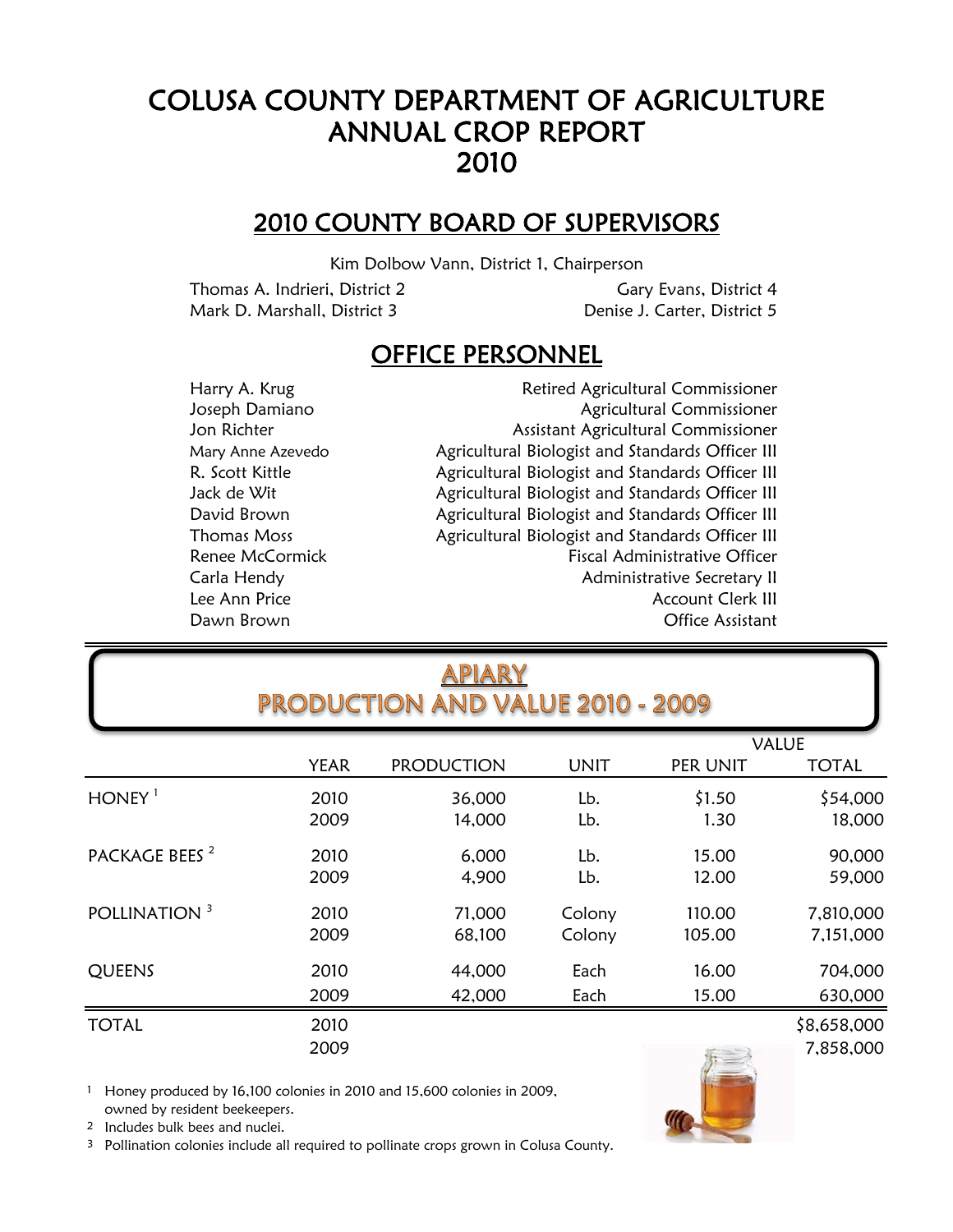## **VEGETABLE CROPS ACREAGE, PRODUCTION AND VALUE 2010 - 2009**

|                            |      | <b>ACREAGE</b>   | <b>PRODUCTION</b> |              |      | VALUE    |              |
|----------------------------|------|------------------|-------------------|--------------|------|----------|--------------|
| <b>CROPS</b>               | YEAR | <b>HARVESTED</b> | PER ACRE          | <b>TOTAL</b> | UNIT | PER UNIT | <b>TOTAL</b> |
|                            |      |                  |                   |              |      |          |              |
| <b>TOMATOES-PROCESSING</b> | 2010 | 11,840           | 44.8              | 530,432      | Ton  | \$66.70  | \$35,380,000 |
|                            | 2009 | 18,440           | 48.4              | 892,496      | Ton  | \$81.45  | 72,694,000   |
|                            |      |                  |                   |              |      |          |              |
| MISCELLANEOUS <sup>1</sup> | 2010 | 205              |                   |              |      |          | 16,102,000   |
|                            | 2009 | 185              |                   |              |      |          | 12,170,000   |
|                            |      |                  |                   |              |      |          |              |
| <b>TOTAL</b>               | 2010 | 12,045           |                   |              |      |          | \$51,482,000 |
|                            | 2009 | 18,625           |                   |              |      |          | 84,864,000   |

1 pumpkins, radish, squash, sweet corn, swiss chard, tomatoes, turnips and watermelon. Includes beans, bell pepper, bokchoy, cucumbers, eggplant, kohlrabi, lettuce, melons, mushrooms, okra, peas,



# **FRUIT AND NUT CROPS**<br>ACREAGE, PRODUCTION AND VALUE 2010 - 2009

|                            |      | <b>ACREAGE</b>   | <b>PRODUCTION</b> |            |     | VALUE      |               |
|----------------------------|------|------------------|-------------------|------------|-----|------------|---------------|
| <b>CROP</b>                | YEAR | <b>HARVESTED</b> | PER ACRE          | TOTAL UNIT |     | PER UNIT   | <b>TOTAL</b>  |
| <b>ALMONDS - MEATS</b>     | 2010 | 40,860           | 0.98              | 40,043     | Ton | \$3,600.00 | \$144,154,000 |
|                            | 2009 | 36,050           | 1.05              | 37,853     | Ton | 3,400.00   | 128,699,000   |
| <b>ALMONDS - HULLS</b>     | 2010 |                  |                   | 50,050     | Ton | 86.00      | 4,304,000     |
|                            | 2009 |                  |                   | 47,400     | Ton | 80.00      | 3,792,000     |
| <b>PRUNES</b>              | 2010 | 1,180            | 1.90              | 2.242      | Ton | 1,450.00   | 3,251,000     |
|                            | 2009 | 1,150            | 1.70              | 1.955      | Ton | 1,355.00   | 2,649,000     |
| WALNUTS - ENGLISH          | 2010 | 6,650            | 1.80              | 11,970     | Ton | 1,800.00   | 21,546,000    |
|                            | 2009 | 6,400            | 1.60              | 10,240     | Ton | 1,460.00   | 14,950,000    |
| MISCELLANEOUS <sup>1</sup> | 2010 | 3,660            |                   |            |     |            | 14,608,000    |
|                            | 2009 | 4,080            |                   |            |     |            | 18,547,000    |
|                            |      |                  |                   |            |     |            |               |
| <b>TOTAL</b>               | 2010 | 52,350           |                   |            |     |            | \$187,863,000 |
|                            | 2009 | 47,680           |                   |            |     |            | 168,637,000   |

1 Includes organic almonds, apples, apricots, asian pears, black walnuts, wine grapes, olives, mandarins, nectarines, peaches, pecans, persimmons, pistachios, pluots, plums, pomegranates and strawberries.

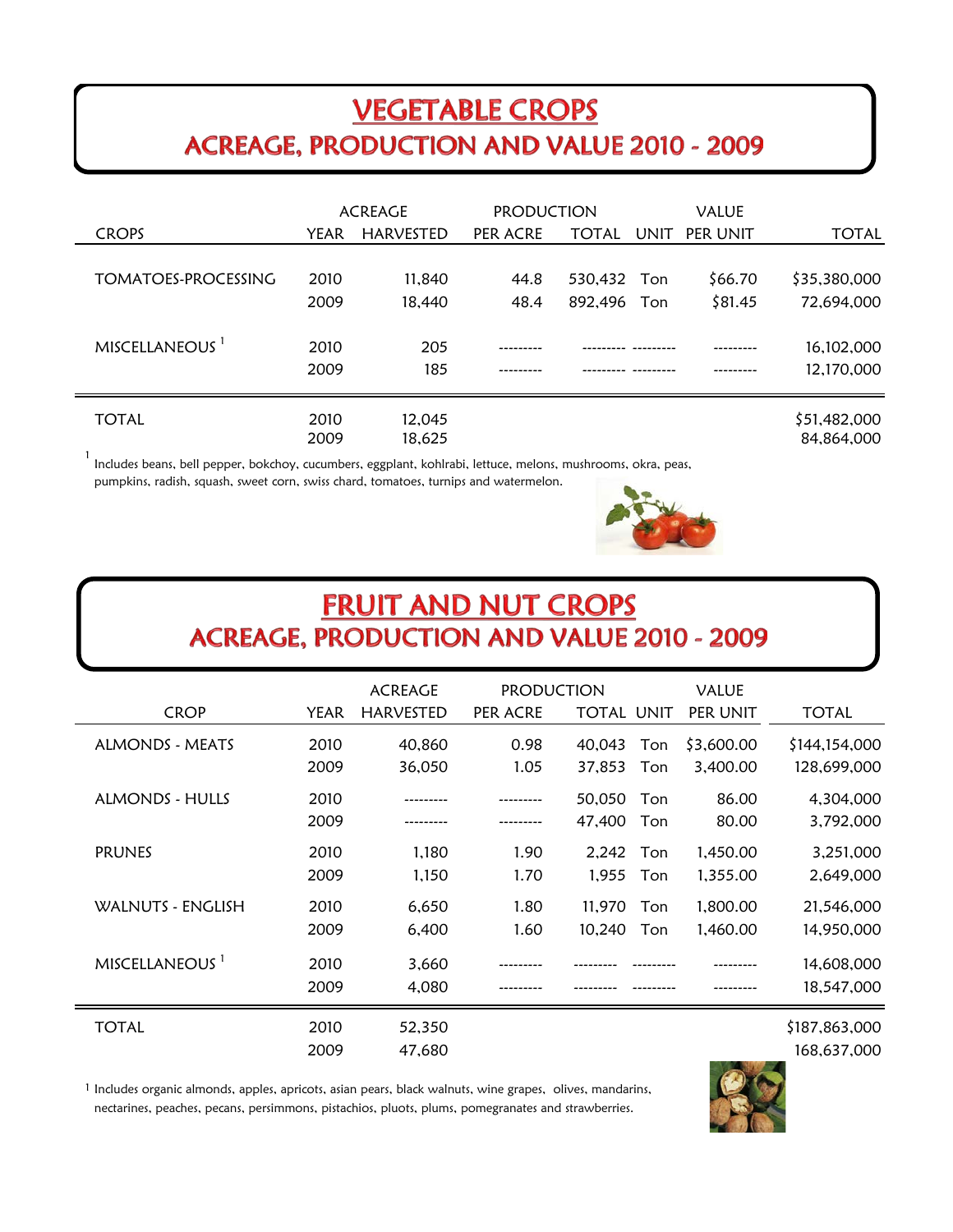## **FIELD CROPS<br>ACREAGE, PRODUCTION AND VALUE 2010 - 2009**

|                            |                   | <b>ACREAGE</b> | <b>PRODUCTION</b> |              |             |          | VALUE         |
|----------------------------|-------------------|----------------|-------------------|--------------|-------------|----------|---------------|
|                            | <b>YEAR</b>       | HARVESTED      | PER ACRE          | <b>TOTAL</b> | <b>UNIT</b> | PER UNIT | <b>TOTAL</b>  |
| <b>BEANS - DRY</b>         | 2010              | 4,040          | 1.35              | 5,454        | Ton         | \$780.00 | \$4,254,000   |
|                            | 2009              | 4,620          | 1.05              | 4,851        | Ton         | 840.00   | 4,075,000     |
| <b>CORN - GRAIN</b>        | 2010              | 4,310          | 6.30              | 27,153       | Ton         | 160.00   | 4,344,000     |
|                            | 2009              | 650            | 5.80              | 3,770        | Ton         | 205.00   | 773,000       |
| HAY - ALFALFA              | 2010              | 11,900         | 7.10              | 84,490       | Ton         | 115.00   | 9,716,000     |
|                            | 2009              | 11,400         | 7.50              | 85,500       | Ton         | 98.00    | 8,379,000     |
| <b>HAY - ALFALFA CUBE</b>  | 2010              | 750            | 7.30              | 5,475        | Ton         | 130.00   | 712,000       |
|                            | 2009              | 900            | 7.60              | 6,840        | Ton         | 98.00    | 670,000       |
| $HAY - GRAIN$ <sup>1</sup> | 2010              | 2,900          | 1.30              | 3,770        | Ton         | 60.00    | 226,000       |
|                            | 2009              | 2,200          | 1.10              | 2,420        | Ton         | 50.00    | 121,000       |
| PASTURE - IRRIGATED        | 2010              | 920            |                   |              | Acre        | 150.00   | 138,000       |
|                            | 2009              | 900            |                   |              | Acre        | 150.00   | 135,000       |
| PASTURE - DRYLAND          | 2010              | 180,000        |                   |              | Acre        | 10.00    | 1,800,000     |
|                            | 2009              | 180,000        |                   | ---------    | Acre        | 10.00    | 1,800,000     |
| RICE <sup>2</sup>          | 2010              | 154,000        | 4.20              | 646,800      | Ton         | 418.00   | 270,362,000   |
|                            | 2009              | 152,400        | 4.50              | 685,800      | Ton         | 355.00   | 243,459,000   |
| SAFFLOWER                  | 2010              | 2,050          | 1.00              | 2,050        | Ton         | 340.00   | 697,000       |
|                            | 2009              | 3,630          | 1.10              | 3,993        | Ton         | 300.00   | 1,198,000     |
| <b>WHEAT</b>               | 2010              | 18,600         | 2.75              | 51,150       | Ton         | 188.00   | 9,616,000     |
|                            | 2009              | 20,450         | 2.65              | 54,193       | Ton         | 182.00   | 9,863,000     |
| <b>MISCELLANEOUS</b>       | 2010 4            |                |                   |              |             |          | 6,465,000     |
|                            | 2009 <sup>3</sup> |                |                   |              |             |          | 5,838,000     |
| <b>TOTAL</b>               | 2010              | 379,470        |                   |              |             |          | \$308,330,000 |

2009 377,150 276,311,000

1 Includes wheat, barley, oat, sudangrass and volunteer grain hay.

<sup>2</sup> Includes all Farm Service Agency payments to growers.

3 Includes alfalfa stubble, barley, beans, rice, wheat straw, cotton seed and lint, oats, organic beans, organic rice and triticale.

4 Includes alfalfa stubble, rice & wheat straw, organic beans, organic rice, sorghum grain, triticale and wild rice.

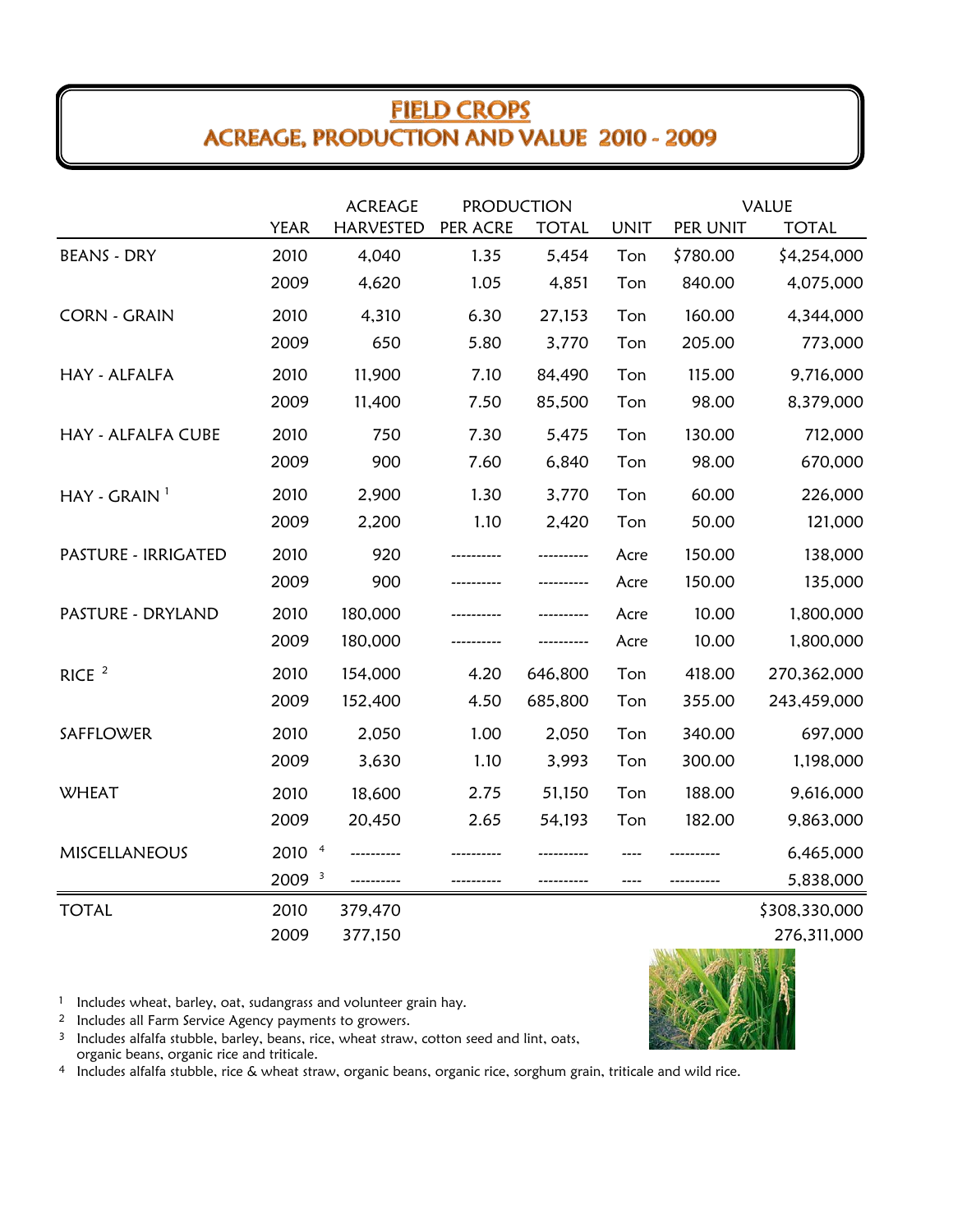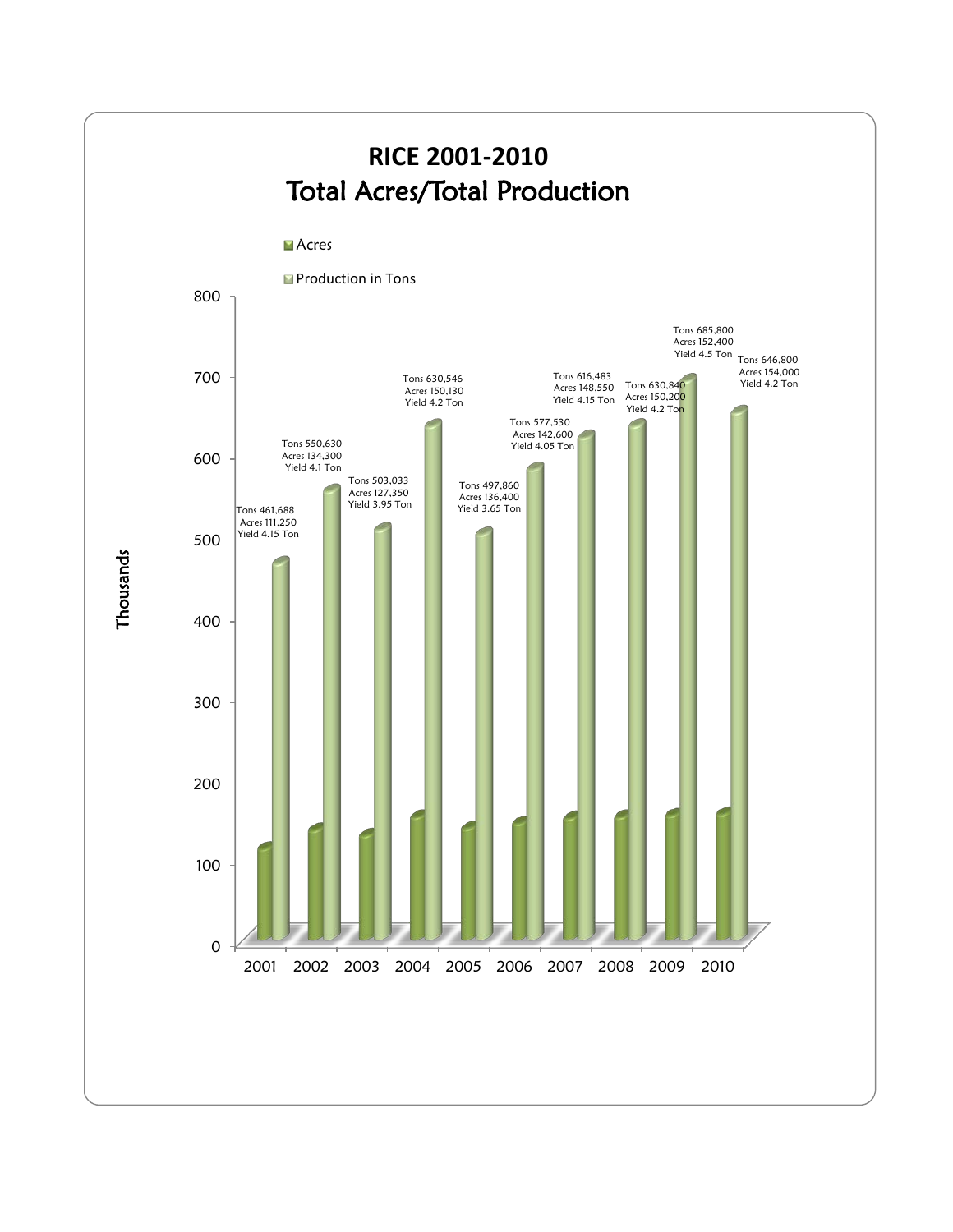

## SEED CROPS<br>ACREAGE, PRODUCTION AND VALUE 2010 - 2009

|                      |                        | <b>ACREAGE</b>   |                | <b>PRODUCTION</b>        |            |                | VALUE                      |
|----------------------|------------------------|------------------|----------------|--------------------------|------------|----------------|----------------------------|
| <b>CROP</b>          | <b>YEAR</b>            | <b>HARVESTED</b> | PER ACRE       | <b>TOTAL</b>             | UNIT       | PER UNIT       | <b>TOTAL</b>               |
| <b>BEANS</b>         | 2010<br>2009           | 160<br>440       | 2,000<br>2,100 | 320,000<br>924,000       | Lb.<br>Lb. | \$0.50<br>0.52 | \$160,000<br>480,000       |
| RICE <sup>1</sup>    | 2010<br>2009           | 10,620<br>10,700 | 8,300<br>8,800 | 88,146,000<br>94,160,000 | Lb.<br>Lb. | 0.28<br>0.26   | 24,681,000<br>24,482,000   |
| SUNFLOWERS           | 2010<br>2009           | 2,220<br>3,850   | 1,170<br>1,400 | 2,597,400<br>5,390,000   | Lb.<br>Lb. | 1.10<br>0.97   | 2,857,000<br>5,228,000     |
| <b>WHEAT</b>         | 2010<br>2009           | 260<br>360       | 5,200<br>5,000 | 1,352,000<br>1,800,000   | Lb.<br>Lb. | 0.14<br>0.10   | 189,000<br>180,000         |
| <b>MISCELLANEOUS</b> | 2<br>2010<br>3<br>2009 | 115<br>140       |                |                          |            |                | 428,000<br>226,000         |
| <b>TOTAL</b>         | 2010<br>2009           | 13,375<br>15,490 |                |                          |            |                | \$28,315,000<br>30,596,000 |

 $^{\rm 1}$  Includes all Farm Service Agency payments to growers.

<sup>2</sup> Asparagus, safflower, sunflower.

<sup>3</sup> Asparagus, corn, safflower, watermelon.



| <b>NON-CERTIFIED SEED CROPS</b> |                                  |                                    |          |                                   |             |          |                              |  |  |
|---------------------------------|----------------------------------|------------------------------------|----------|-----------------------------------|-------------|----------|------------------------------|--|--|
| <b>CROP</b>                     | <b>YEAR</b>                      | <b>ACREAGE</b><br><b>HARVESTED</b> | PER ACRE | <b>PRODUCTION</b><br><b>TOTAL</b> | <b>UNIT</b> | PER UNIT | <b>VALUE</b><br><b>TOTAL</b> |  |  |
| <b>CUCUMBERS</b>                | 2010                             | 4,110                              | 230      | 945,300                           | Lb.         | \$14.50  | \$13,707,000                 |  |  |
|                                 | 2009                             | 3,180                              | 125      | 397,500                           | Lb.         | 14.90    | 5,923,000                    |  |  |
| <b>MELONS</b>                   | 2010                             | 670                                | 484      | 324,280                           | Lb.         | 3.60     | 1,167,000                    |  |  |
|                                 | 2009                             | 300                                | 495      | 148,500                           | Lb.         | 3.85     | 572,000                      |  |  |
| <b>ONIONS</b>                   | 2010                             | 950                                | 165      | 156,750                           | Lb.         | 41.50    | 6,505,000                    |  |  |
|                                 | 2009                             | 380                                | 650      | 247,000                           | Lb.         | 23.30    | 5,755,000                    |  |  |
| <b>CARROTS</b>                  | 2010                             | 310                                | 640      | 198,400                           | Lb.         | 11.50    | 2,282,000                    |  |  |
|                                 | 2009                             | 320                                | 420      | 134,400                           | Lb.         | 13.85    | 1,861,000                    |  |  |
| <b>PUMPKINS</b>                 | 2010                             | 150                                | 280      | 42,000                            | Lb.         | 8.40     | 353,000                      |  |  |
|                                 | 2009                             | 130                                | 670      | 87,100                            | Lb.         | 4.90     | 427,000                      |  |  |
| SQUASH                          | 2010                             | 1,540                              | 720      | 1,108,800                         | Lb.         | 3.95     | 4,380,000                    |  |  |
|                                 | 2009                             | 850                                | 390      | 331,500                           | Lb.         | 7.65     | 2,536,000                    |  |  |
| <b>WATERMELONS</b>              | 2010                             | 3,950                              | 182      | 718,900                           | Lb.         | 16.25    | 11,682,000                   |  |  |
|                                 | 2009                             | 1,800                              | 268      | 482,400                           | Lb.         | 6.60     | 3,184,000                    |  |  |
| <b>MISCELLANEOUS</b>            | $\overline{a}$<br>2010<br>2009 5 | 2,515<br>1,040                     |          |                                   |             |          | 3,463,000<br>2,315,000       |  |  |
| <b>TOTAL</b>                    | 2010<br>2009                     | 14,195<br>8,000                    |          |                                   |             |          | \$43,539,000<br>22,573,000   |  |  |

4 Beans, beets, broccoli, cabbage, canola, cauliflower, chard, collards, flowers, gourds, herbs, kale, leek, mustard, oats, okra, parsley, peas, radish, sudangrass, spices, sunflowers, tomoto, turnips.



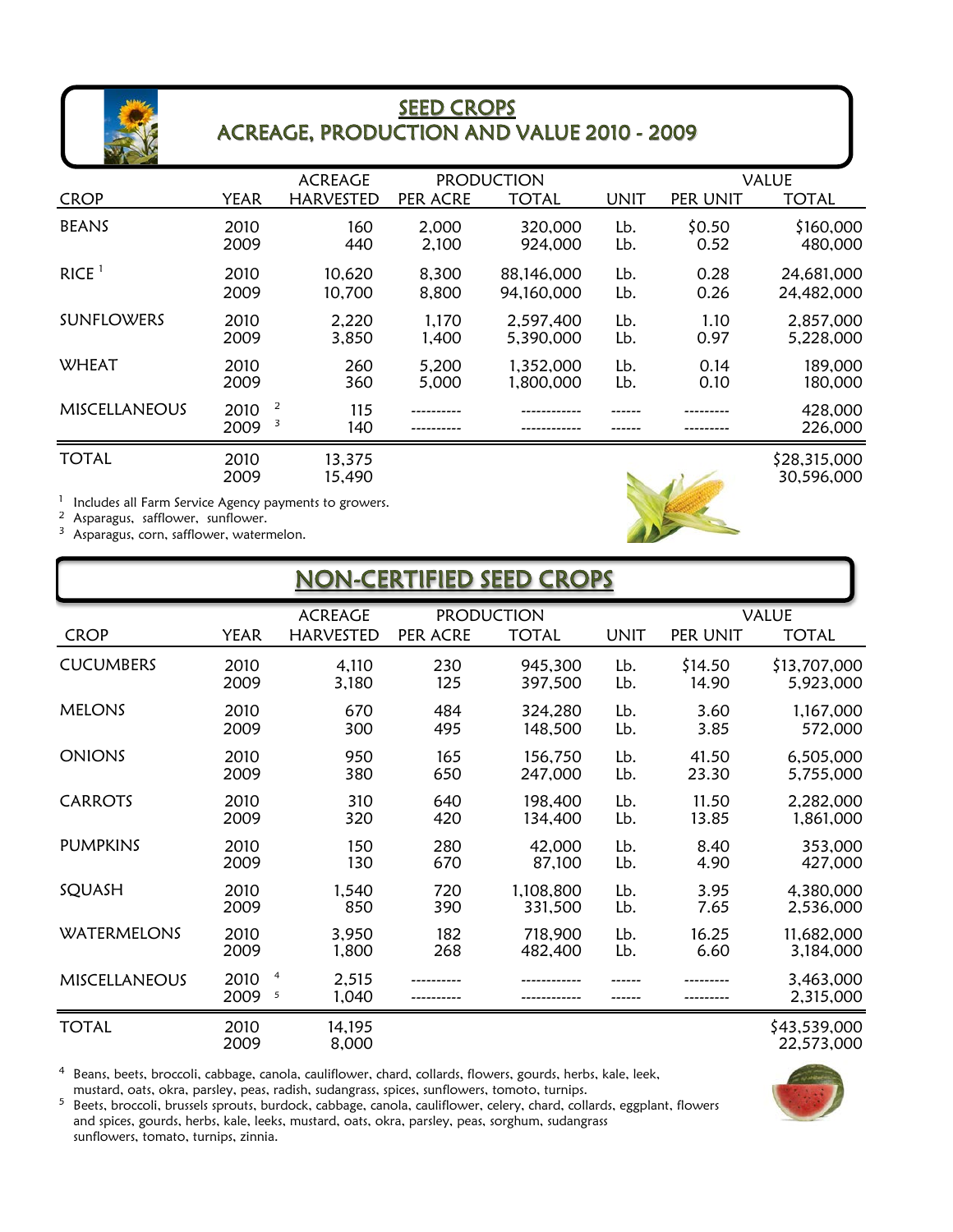### LIVESTOCK PRODUCTION AND VALUE 2010 - 2009

|                          |             |               |               |             |          | VALUE        |
|--------------------------|-------------|---------------|---------------|-------------|----------|--------------|
|                          |             | <b>NUMBER</b> | <b>LIVE</b>   |             |          |              |
| <b>ITEMS</b>             | <b>YEAR</b> | OF HEAD       | <b>WEIGHT</b> | <b>UNIT</b> | PER UNIT | <b>TOTAL</b> |
| <b>CATTLE AND CALVES</b> | 2010        | 20,400        | 112,200       | Cwt.        | \$98.70  | \$11,074,000 |
|                          | 2009        | 19,300        | 71,410        | Cwt.        | 94.10    | 6,720,000    |
| SHEEP AND LAMBS          | 2010        | 2,000         | 2,200         | Cwt.        | 120.00   | 264,000      |
|                          | 2009        | 2,100         | 2,310         | Cwt.        | 88.40    | 204,000      |
| <b>MISCELLANEOUS</b>     | 2010        |               |               |             |          | 1,253,000    |
|                          | 2009        |               |               |             |          | 992,000      |
|                          |             |               |               |             |          |              |
| <b>TOTAL</b>             | 2010        |               |               |             |          | \$12,591,000 |
|                          | 2009        |               |               |             |          | 7,916,000    |

1 Includes chickens, chukars, goats, hogs, pheasants and quail.





## LIVESTOCK PRODUCTS 2010 - 2009

|                      |              |                   |      |                      | VALUE              |
|----------------------|--------------|-------------------|------|----------------------|--------------------|
| <b>ITEMS</b>         | YEAR         | <b>PRODUCTION</b> | UNIT | PER UNIT             | <b>TOTAL</b>       |
| <b>MISCELLANEOUS</b> | 2010<br>2009 | -------------     |      | -------<br>--------- | \$24,000<br>19,000 |
| <b>TOTAL</b>         | 2010<br>2009 |                   |      |                      | \$24,000<br>19,000 |

1 Includes wool.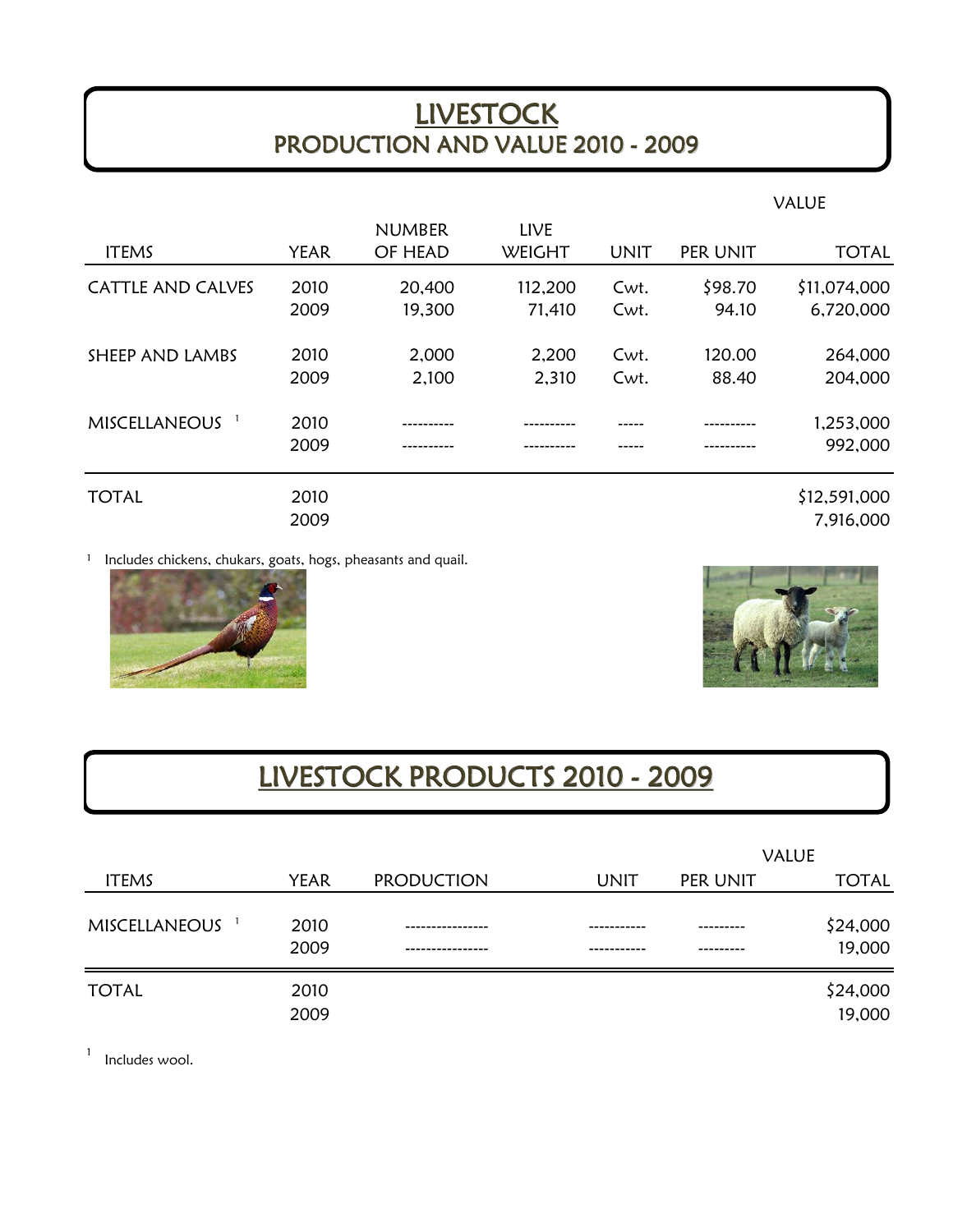| TEN LEADING FARM COMMODITIES<br>2010 - 2009 |               |                |               |  |  |  |  |  |
|---------------------------------------------|---------------|----------------|---------------|--|--|--|--|--|
| <b>CROP</b>                                 | <b>AMOUNT</b> | 2010           | 2009          |  |  |  |  |  |
| <b>RICE</b>                                 | \$270,362,000 |                |               |  |  |  |  |  |
| $ALMONDS \sim MEATS$                        | \$144,154,000 | $\overline{2}$ | $\mathcal{L}$ |  |  |  |  |  |
| TOMATOES $\sim$ PROCESSING                  | \$35,380,000  | 3              | 3             |  |  |  |  |  |
| $RICE \sim SEED$                            | \$24,681,000  | $\overline{4}$ | 4             |  |  |  |  |  |
| WALNUTS $\sim$ ENGLISH                      | \$21,546,000  | 5              | 5             |  |  |  |  |  |
| <b>CUCUMBER SEED</b>                        | \$13,707,000  | 6              | 10            |  |  |  |  |  |
| <b>WATERMELON SEED</b>                      | \$11,682,000  | 7              | 14            |  |  |  |  |  |
| <b>CATTLE &amp; CALVES</b>                  | \$11,074,000  | 8              | 9             |  |  |  |  |  |
| $HAY \sim ALFLAFA$                          | \$9,716,000   | 9              |               |  |  |  |  |  |
| <b>WHEAT</b>                                | \$9,616,000   | 10             | 6             |  |  |  |  |  |

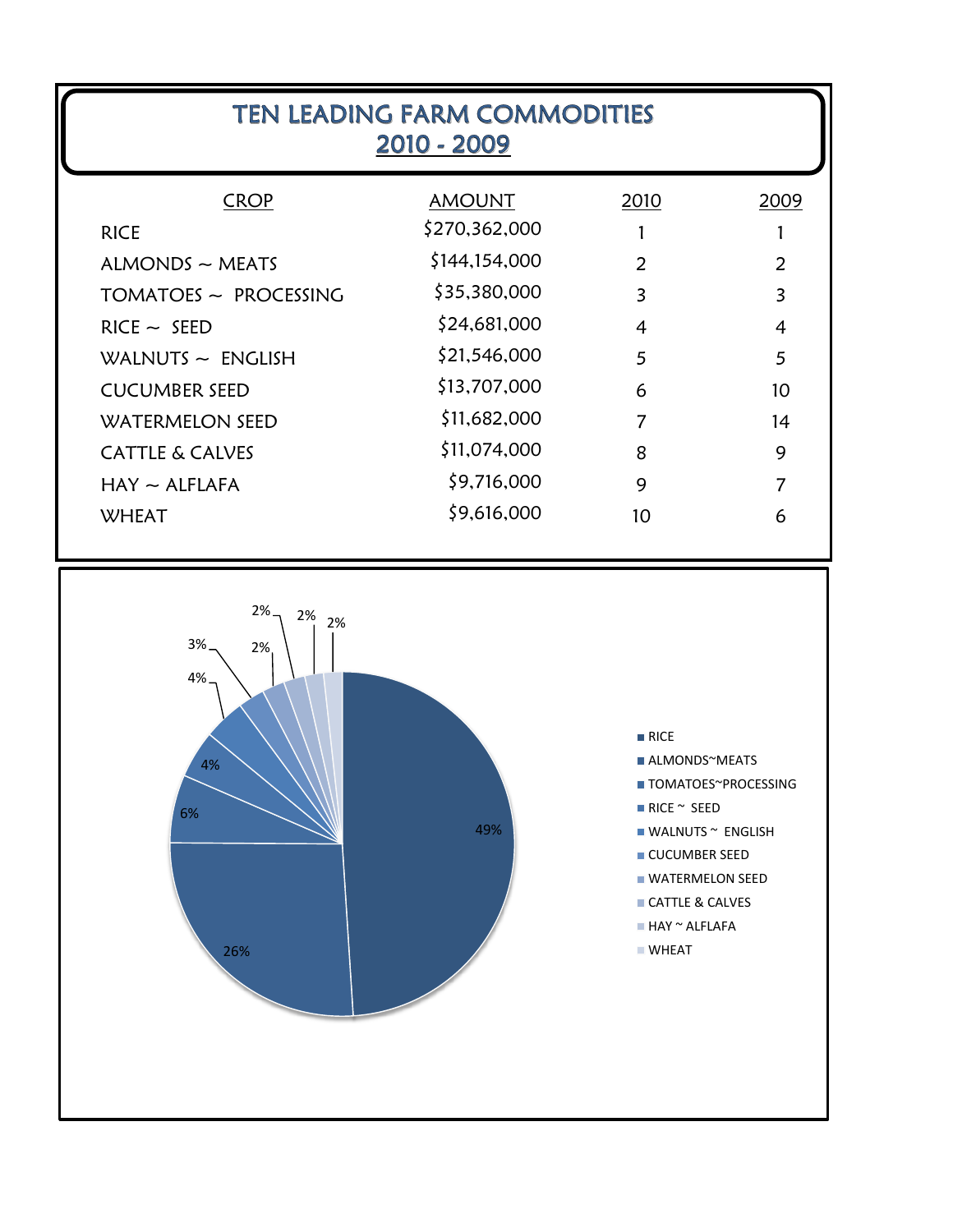|      | <b>TEN YEAR COMPARISON</b><br>2010 - 2001 |             |  |
|------|-------------------------------------------|-------------|--|
| 2010 | <b>GRAND TOTAL</b>                        | 640,802,000 |  |
| 2009 | <b>GRAND TOTAL</b>                        | 598,805,000 |  |
| 2008 | <b>GRAND TOTAL</b>                        | 662,644,000 |  |
| 2007 | <b>GRAND TOTAL</b>                        | 484,525,000 |  |
| 2006 | <b>GRAND TOTAL</b>                        | 422,729,000 |  |
| 2005 | <b>GRAND TOTAL</b>                        | 392,677,000 |  |
| 2004 | <b>GRAND TOTAL</b>                        | 351,604,000 |  |
| 2003 | <b>GRAND TOTAL</b>                        | 361,573,000 |  |
| 2002 | <b>GRAND TOTAL</b>                        | 290,264,000 |  |
| 2001 | <b>GRAND TOTAL</b>                        | 277,826,000 |  |
|      |                                           |             |  |